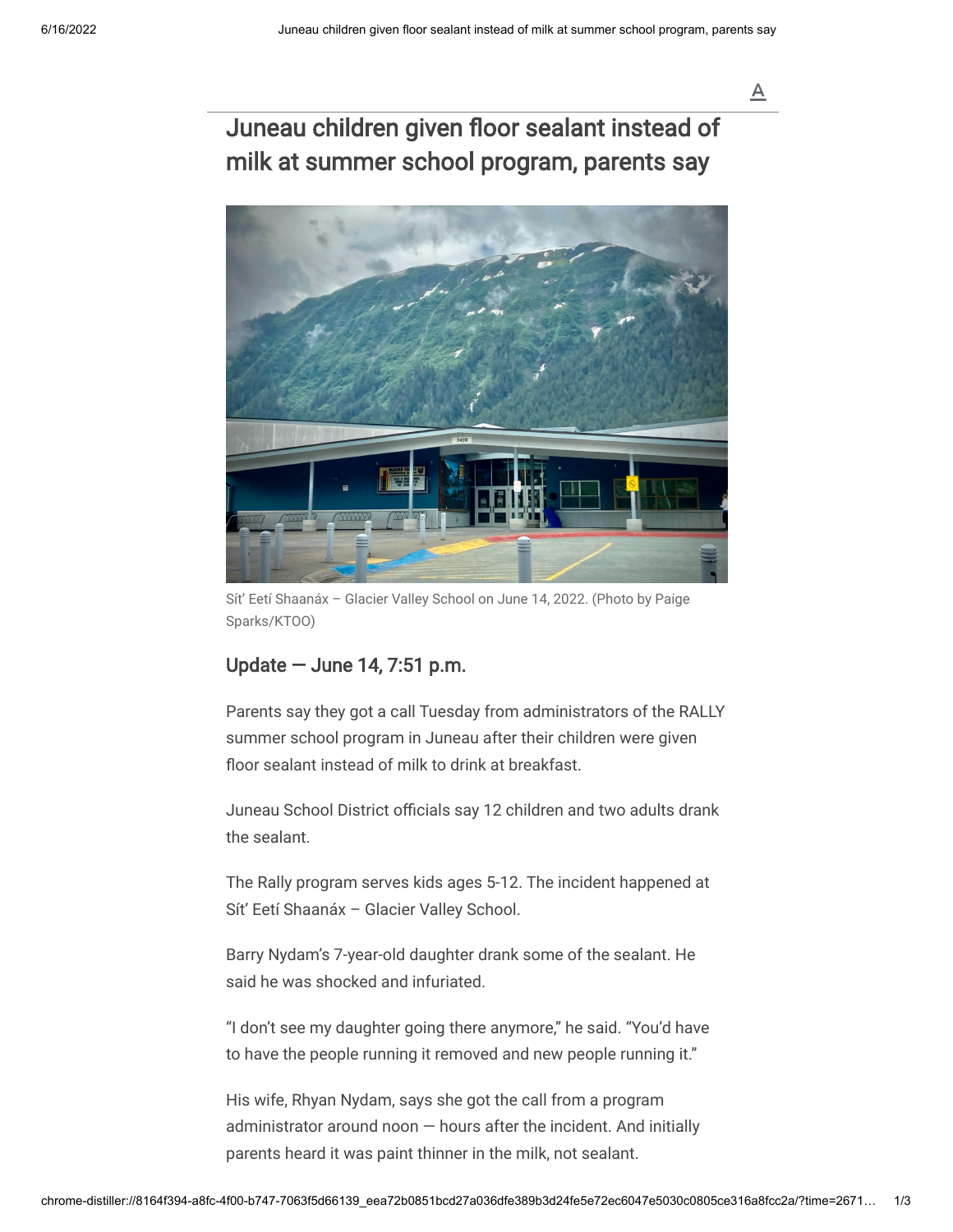6/16/2022 **Juneau children given floor sealant instead of milk at summer school program, parents say** 

"She called and told me that there were traces of paint thinner in the drinks," she said. "And I'm just like, 'what does that even mean?'"



A photo of a package of Hillyard Seal 341. The photo was given to parents by a RALLY program administrator.

The sealant was a product called Hillyard Seal 341. Its safety data [sheet says it's "expected to be a low ingestion hazard."](https://media.ktoo.org/wp-content/uploads/2022/06/MSDSHIL00341.pdf)

Nydam was told that the administration took the cups away from the children and called a poison control center, then waited and monitored the children.

Nydam says she was told that no one needed to be hospitalized.

"I just can't believe it took so long even just to tell me, you know? If I wanted to run my kid to the hospital, I wouldn't have even known," she said.

Nydam says when she asked for more information, administrators told her the issue was under investigation. She says her daughter is fine so far, other than an upset stomach.

The RALLY program did not respond to requests for comment from KTOO, but at a previously scheduled Board of Education meeting, Superintendent Bridget Weiss confirmed the incident was under investigation and said the Juneau Police Department is involved.